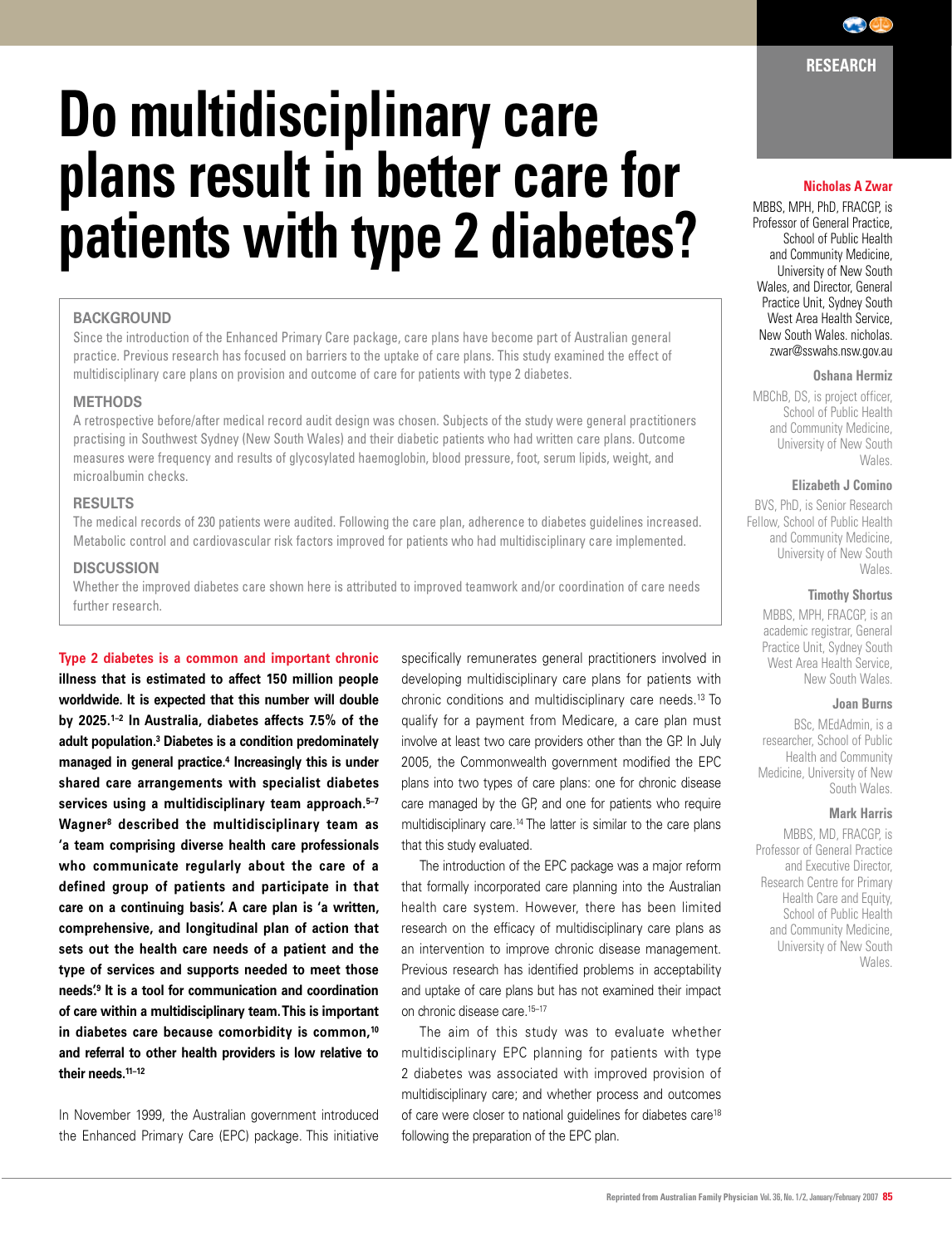# **Methods**

The study used a retrospective medical record audit to describe the provision and outcomes of diabetic care in the year before and after the preparation of a care plan. A tool was developed for the clinical notes review. This was based on national guidelines for the process and outcomes of diabetes care.18 The tool collected data on the process and outcome measures in the year before and after the care plan including: frequency, dates and results of glycosylated haemoglobin (HbA1c), eye, body mass index (BMI), blood pressure (BP), foot, serum lipids, and urinary microalbumin checks, and visits to GPs and other health

care providers.

 Enhanced Primary Care plans can be performed for patients with any chronic illness requiring multidisciplinary care. However, the study examined the impact of care plans on diabetes care. Therefore, for the purpose of this study, multidisciplinary care was classified as being met for diabetes care if the patient was seen by at least two care providers other than the GP and at least one of these was diabetes related (eg. podiatrist, diabetes educator, dietician, endocrinologist, ophthalmologist, optometrist).

 All GPs practising within the five divisions of general practice in southwest Sydney

(New South Wales) (845) were invited to participate in the study. Nonresponding GPs were reminded by telephone within 1 week of the initial invitation. General practitioners were eligible if they had performed any care plans for their diabetic patients. Participating GPs identified potentially eligible patients by examining their billing records for care plan Medicare items. Patients of these GPs were eligible if they had type 2 diabetes diagnosed at least 1 year before the care plan, had a written care plan performed between November 2000 and March 2003 and had received care from the GP for at least 1 year before and after the care plan. Participating patients provided informed written consent to the audit of their medical records.

 Continuous measures summarised as mean for the 12 month period before and after the care plan were compared using paired sample t-test. Categorical data were compared using 2x2 contingency tables and the significance of change tested using McNemar test for paired data. The last values of all outcome measures except BP were compared before and after the care plan to give maximum time between the initiation of the care plan and the measurement of the outcome. As the BP can vary substantially Figure 1. Flow chart showing patient recruitment **Figure 1. Flow chart showing patient** Figure 1. Flow chart showing patient recruitment

**Table 1. Paired samples t-test showing change in number of care providers involved in patient's care and number of visits to care providers before and after the care plan (N=230)**

|                                                     | Mean before care plan | Mean after care plan | <b>Means difference</b>    |        |
|-----------------------------------------------------|-----------------------|----------------------|----------------------------|--------|
| Mean number of care providers visited               |                       |                      |                            |        |
| All care providers*                                 | 1.93                  | 2.49                 | $0.55$ (95% CI: 0.30-0.80) | < 0.01 |
| Diabetes related care providers**                   | 0.92                  | 1.35                 | $0.44$ (95% CI: 0.26-0.61) | < 0.01 |
| Mean number of visits to care providers             |                       |                      |                            |        |
| General practitioners                               | 12.47                 | 13.23                | $0.76$ (95% CI: 0.04-1.55) | 0.06   |
| All care providers*                                 | 2.95                  | 4.03                 | $1.07$ (95% CI: 0.62-1.53) | < 0.01 |
| Visits to a diabetes related care provider**        |                       |                      |                            |        |
| <b>Podiatrists</b>                                  | 0.07                  | 0.15                 | $0.08$ (95% CI: 0.03-0.13) | < 0.01 |
| Diabetic educators                                  | 0.25                  | 0.41                 | $0.16$ (95% CI: 0.04-0.28) | < 0.01 |
| Dieticians                                          | 0.07                  | 0.21                 | $0.15$ (95% CI: 0.06-0.23) | < 0.01 |
| Endocrinologists                                    | 0.27                  | 0.43                 | $0.16$ (95% CI: 0.05-0.27) | < 0.01 |
| Ophthalmologists/optometrists                       | 0.49                  | 0.69                 | $0.20$ (95% CI: 0.06-0.34) | < 0.01 |
| Total visits to all diabetes related care providers | 1.15                  | 1.89                 | $0.74$ (95% CI: 0.45-1.02) | < 0.01 |
| * Excluding GPs                                     |                       |                      |                            |        |

\*\* Podiatrist; diabetes educator; dietician; endocrinologist and ophthalmologist/optometrist



428 patients identified by 26 GPs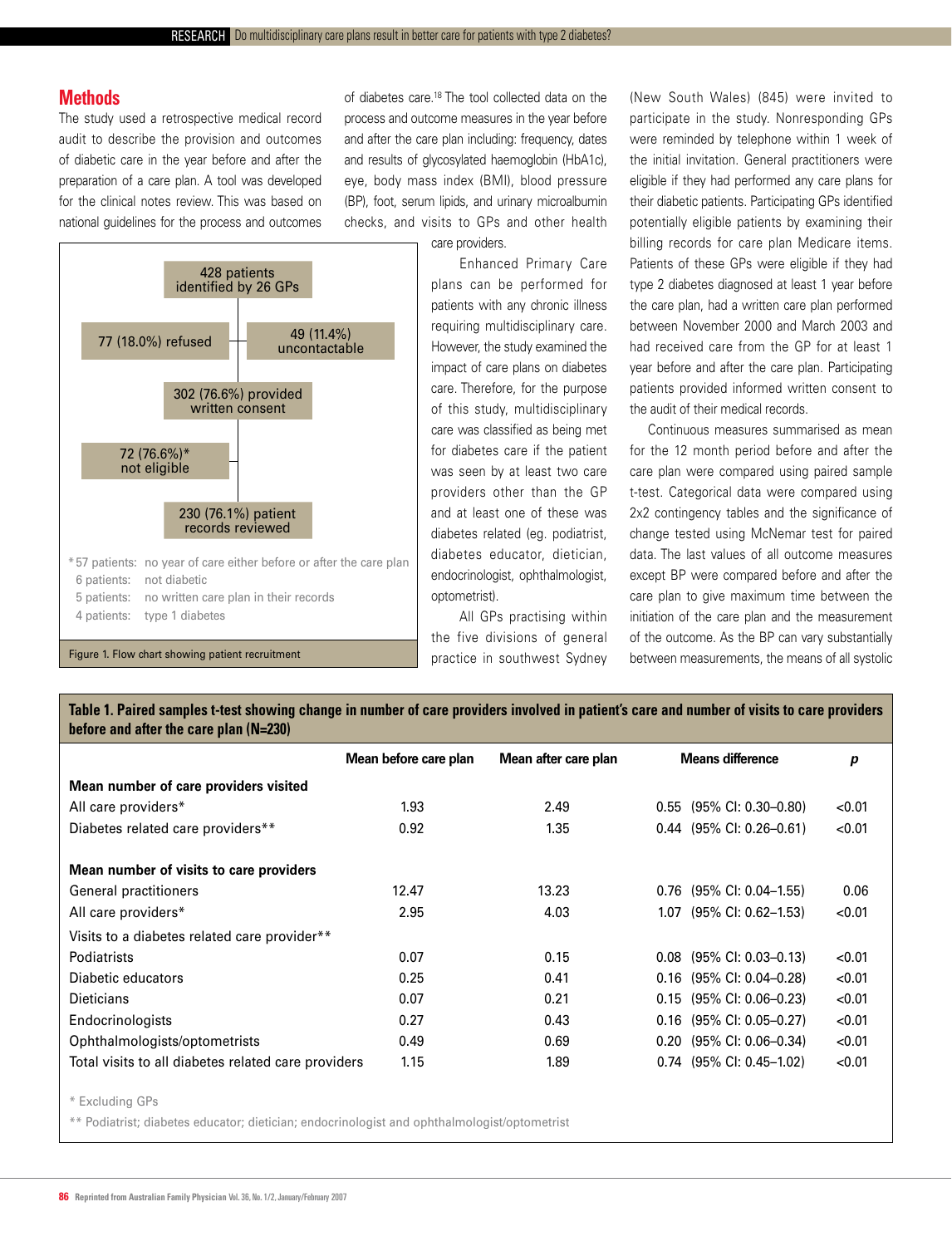| Table 2. Adherence to process of care guidelines before and after the care plan |        |                                                |      |                                               |      |        |  |  |
|---------------------------------------------------------------------------------|--------|------------------------------------------------|------|-----------------------------------------------|------|--------|--|--|
|                                                                                 | N      | Met process guidelines<br>before the care plan |      | Met process guidelines<br>after the care plan |      | р      |  |  |
|                                                                                 |        | n                                              | $\%$ | n                                             | $\%$ |        |  |  |
| $HbA1c$ check <sup>1</sup>                                                      | 230    | 213                                            | 92.6 | 220                                           | 95.7 | 0.2    |  |  |
| Weight check <sup>2</sup>                                                       | 230    | 57                                             | 24.8 | 80                                            | 34.8 | < 0.01 |  |  |
| Blood pressure check <sup>3</sup>                                               | 230    | 12                                             | 5.2  |                                               | 3.0  | 0.3    |  |  |
| Foot check $4$                                                                  | 230    | 55                                             | 23.9 | 76                                            | 33.0 | 0.02   |  |  |
| Serum lipids check <sup>5</sup>                                                 | $159*$ | 114                                            | 71.7 | $119*$                                        | 74.8 | 0.6    |  |  |
| Microalbumin check <sup>6</sup>                                                 | 230    | 142                                            | 61.7 | 174                                           | 75.5 | < 0.01 |  |  |

1) glycosylated hemoglobin checks every 6–12 months for patient not on insulin and every 3–6 months for patients on insulin; 2) 3 monthly;

3) every visit; 4) every 6 months; 5) if normal every 1–2 years, if abnormal or on treatment every 3–6 months; 6) annually

\* Excluding nondyslipidaemic patients

| Table 3. Adherence to outcomes of care guidelines before and after the care plan                                                       |     |                                            |      |     |                                           |        |  |  |
|----------------------------------------------------------------------------------------------------------------------------------------|-----|--------------------------------------------|------|-----|-------------------------------------------|--------|--|--|
|                                                                                                                                        | N   | Met outcome guidelines<br>before care plan |      |     | Met outcome guidelines<br>after care plan |        |  |  |
|                                                                                                                                        |     | n                                          | %    | n   | $\%$                                      |        |  |  |
| Adherence to outcome guidelines for all patients who had documented data for both pre and post care plan periods                       |     |                                            |      |     |                                           |        |  |  |
| HbA1c <sup>1</sup>                                                                                                                     | 213 | 86                                         | 40.4 | 99  | 46.5                                      | 0.07   |  |  |
| BM <sup>2</sup>                                                                                                                        | 160 | 20                                         | 12.5 | 19  | 11.9                                      | 1.00   |  |  |
|                                                                                                                                        |     |                                            |      |     |                                           |        |  |  |
| Blood pressure <sup>3</sup>                                                                                                            | 219 | 137                                        | 62.6 | 163 | 74.4                                      | < 0.01 |  |  |
| Total cholesterol <sup>4</sup>                                                                                                         | 206 | 153                                        | 74.3 | 164 | 79.6                                      | 0.16   |  |  |
| Urinary microalbumin <sup>5</sup>                                                                                                      | 107 | 75                                         | 70.1 | 66  | 61.9                                      | 0.05   |  |  |
|                                                                                                                                        |     |                                            |      |     |                                           |        |  |  |
| Adherence to outcome guidelines for patients who met study's definition of multidisciplinary care in the year following the care plan* |     |                                            |      |     |                                           |        |  |  |
| HbA1c <sup>1</sup>                                                                                                                     | 136 | 38                                         | 27.9 | 54  | 39.7                                      | < 0.01 |  |  |
| BM <sup>2</sup>                                                                                                                        | 110 | 12                                         | 10.9 | 13  | 11.8                                      | 1.0    |  |  |
| Blood pressure <sup>3</sup>                                                                                                            | 141 | 84                                         | 59.6 | 106 | 75.2                                      | < 0.01 |  |  |
| Total cholesterol <sup>4</sup>                                                                                                         | 129 | 93                                         | 72.1 | 109 | 84.5                                      | < 0.01 |  |  |
| Urinary microalbumin <sup>5</sup>                                                                                                      | 62  | 41                                         | 67.2 | 37  | 60.7                                      | 0.34   |  |  |
|                                                                                                                                        |     |                                            |      |     |                                           |        |  |  |

\* Seen by at least two care providers other than GP in the year following the care plan and at least one of these was diabetes related care provider (diabetes educator, dietician, podiatrist, endocrinologist and ophthalmologist/optometrist)

1) glycosylated hemoglobin equal to or less than 7.0%; 2) body mass index ≤ 25; 3) BP <140/90 mmHg; 4) total cholesterol ≤5.5 mmol/L; 5) microalbumin <20 µg/min timed or <20 mg/L spot

and diastolic BPs were compared in the year before and after the care plan. Statistical Package for Social Sciences (SPSS) software was used for data analysis.

 The inter-rater reliability between the two auditors was examined in two participating practices where both auditors reviewed the same medical records and agreement rate assessed for 29 key outcome measures. The agreement rate ranged between 80–100%.

 The University of New South Wales Human Research Ethics Committee approved the study.

# **Results**

# **Patient and GP response**

Invitation letters were sent to 845 potentially eligible GPs practising in southwest Sydney. Thirty-eight percent (326/845) of GPs were not available by telephone. Of the 519 available GPs, 42% (218/519) indicated they had not performed any care plans. Of the 301 remaining GPs, 16.6% (47/301) provided written consent of whom 13 GPs were excluded as their care plans had data missing which was necessary for the analysis of outcomes (eg. date of the care plan). Two withdrew, and six GPs who worked in large or corporate practices could not get approval to participate from their head office, leaving 26 GPs who identified patients for the project.

 Of the 26 GPs who identified patients, 84.6% were men; 30.8% were aged 35–44 years, 42.3% 45–54 years, 26.9% were 55 years of age or more; and 61.5% have been in general practice for 20 years or more.

 The 26 participating GPs identified 428 potentially eligible patients. The records and care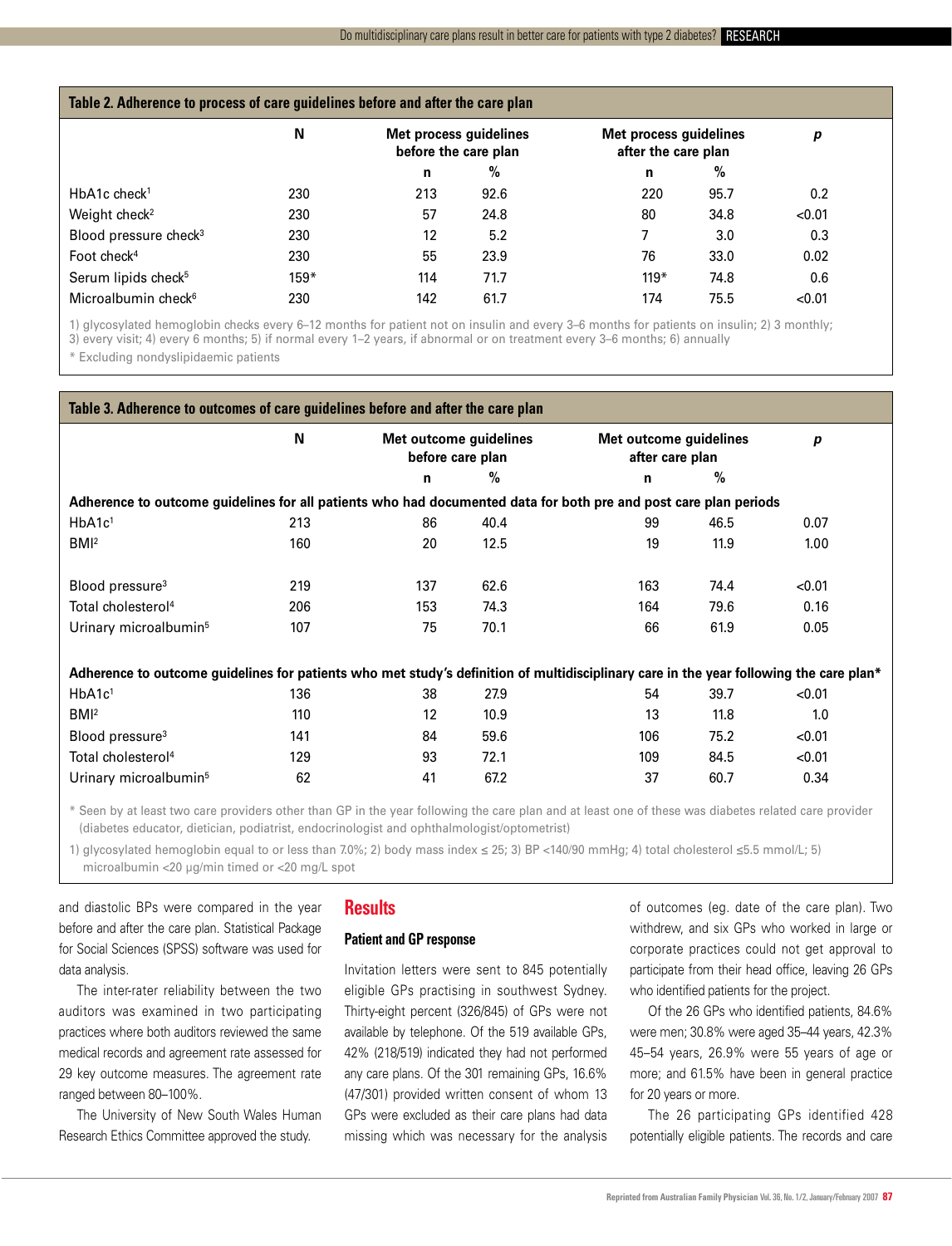| Table 4. Paired samples t-test showing change in outcome of care measures before and after the care plan                                 |                       |                      |                         |                                   |        |  |  |  |
|------------------------------------------------------------------------------------------------------------------------------------------|-----------------------|----------------------|-------------------------|-----------------------------------|--------|--|--|--|
| Outcome measures for all patients (N=230)                                                                                                | Mean before care plan | Mean after care plan | <b>Means difference</b> |                                   | p      |  |  |  |
| HbA1c                                                                                                                                    | 7.43                  | 7.31                 | 0.12                    | $(95\% \text{ Cl}: -0.03 - 0.27)$ | 0.1    |  |  |  |
| Weight                                                                                                                                   | 85.90                 | 86.00                | $-0.15$                 | $(95\% \text{ Cl}: -0.81 - 0.51)$ | 0.7    |  |  |  |
| Systolic BP                                                                                                                              | 135.82                | 134.11               | 1.71                    | $(95\% \text{ Cl}: 0.40 - 3.01)$  | 0.01   |  |  |  |
| Diastolic BP                                                                                                                             | 79.51                 | 78.40                | 1.11                    | $(95\% \text{ Cl}: 0.39-1.83)$    | < 0.01 |  |  |  |
| Total cholesterol                                                                                                                        | 4.87                  | 4.71                 | 0.16                    | $(95\% \text{ Cl}: 0.04 - 0.29)$  | 0.01   |  |  |  |
| Outcome measures for group of patients who met study's definition of multidisciplinary care* in the year following the care plan (N=146) |                       |                      |                         |                                   |        |  |  |  |
|                                                                                                                                          | Mean before care plan | Mean after care plan | <b>Means difference</b> |                                   | р      |  |  |  |
| HbA1c                                                                                                                                    | 7.75                  | 7.37                 | 0.38                    | (95% CI: 0.21-0.54)               | < 0.01 |  |  |  |
| Weight                                                                                                                                   | 86.47                 | 86.29                | 0.17                    | $(95\% \text{ Cl}: -0.63 - 0.99)$ | 0.7    |  |  |  |
| Systolic BP                                                                                                                              | 136.50                | 134.38               | 2.12                    | $(95\% \text{ Cl}: 0.52 - 3.70)$  | < 0.01 |  |  |  |

\* Seen by at least two care providers other than GP in the year following the care plan and at least one of these was diabetes related care provider (diabetes educator, dietician, podiatrist, endocrinologist and ophthalmologist/optometrist)

Diastolic BP 79.49 78.30 1.19 (95%CI: 0.23–2.07) <0.01 Total cholesterol 4.98 4.69 0.28 (95% CI: 0.13–0.44) <0.01

plans of 230 patients were reviewed (*Figure 1*). The mean age was 61.2 years (SD: 11.4), 50.4% (116/230) of participants were men and the mean duration of diabetes was 6.7 years (SD: 6.1).

# **Provision of multidisciplinary care**

There was a significant increase in the mean number of all care providers and diabetes related care providers seen and mean number of visits to these providers in the year following the care plan (*Table 1*). Following the care plan, more patients were involved in multidisciplinary care for diabetes as defined by the study (110, 47.8% before vs. 146, 63.5% after; *p*<0.01).

## **Adherence to process of guidelines**

There was a significant increase in the number of patients who met process of care guidelines after the care plan in relation to weight, foot and urinary microalbumin checks. It was not possible to assess adherence to guidelines regarding eye checks because patients were followed up for 1 year before and after the care plan, whereas guidelines require a retinal check every 1–2 years (*Table 2*).

# **Adherence to outcome of guidelines**

There was a significant increase in the number of patients who met BP outcome guidelines in the year following the care plan.

 When patients who met the study's definition

of multidisciplinary care in the year following the care plan were selected as a group, there was a significant increase in the number of patients who met HbA1c, BP and total cholesterol outcome guidelines after the care plan (*Table 3*).

## **Change in outcome measures**

Total cholesterol and BP improved significantly in the year following the care plan, while other measures including HbA1c did not show significant improvement. However, for the group of patients who met the study's definition of multidisciplinary care after the care plan, there was a significant improvement in HbA1c, systolic and diastolic BP, and total cholesterol (*Table 4*).

# **Discussion**

This study provides evidence that a care plan is followed by increased provision of multidisciplinary care for diabetic patients. A care plan may prompt a comprehensive review of the patient's diabetes and referrals to other health professionals. As there is evidence that current referral rates are low11–12 there is potential benefit in this outcome. This is consistent with results of previous research that shows a combination of multidisciplinary care and other professional interventions improves the provision of care.<sup>7,19-20</sup>

 Following the care plan, care provided adhered significantly more closely to process guidelines in relation to weight, foot and

microalbumin examinations. There was a high level of adherence to process guidelines for the measurement of HbA1c even before the care plan. The process of care guidelines<sup>18</sup> require measuring the BP at every visit. Poor adherence to BP process guidelines may be a reflection of the difficulty adhering to this requirement. The improvement in HbA1c level observed in the group of patients who met the study's definition for implementation of multidisciplinary care has substantial clinical as well as economic implications as research in the United States has shown cost saving with improved metabolic control in type 2 diabetes.<sup>21</sup> However, some of the other changes such as BP control were relatively small and may be of limited clinical significance.

 There are limited previous studies on the effectiveness of multidisciplinary care plans as an intervention to improve care in chronic disease. A South Australian study that involved patients with type 2 diabetes showed improvement in health outcomes, service utilisation and goal achievement but specific diabetes care outcomes were not examined.22 We therefore believe our study is the first to show an association between care plans and improved provision and outcome of diabetes care.

 We acknowledge that the before and after study design is not a high level of evidence and other temporal effects or interventions such